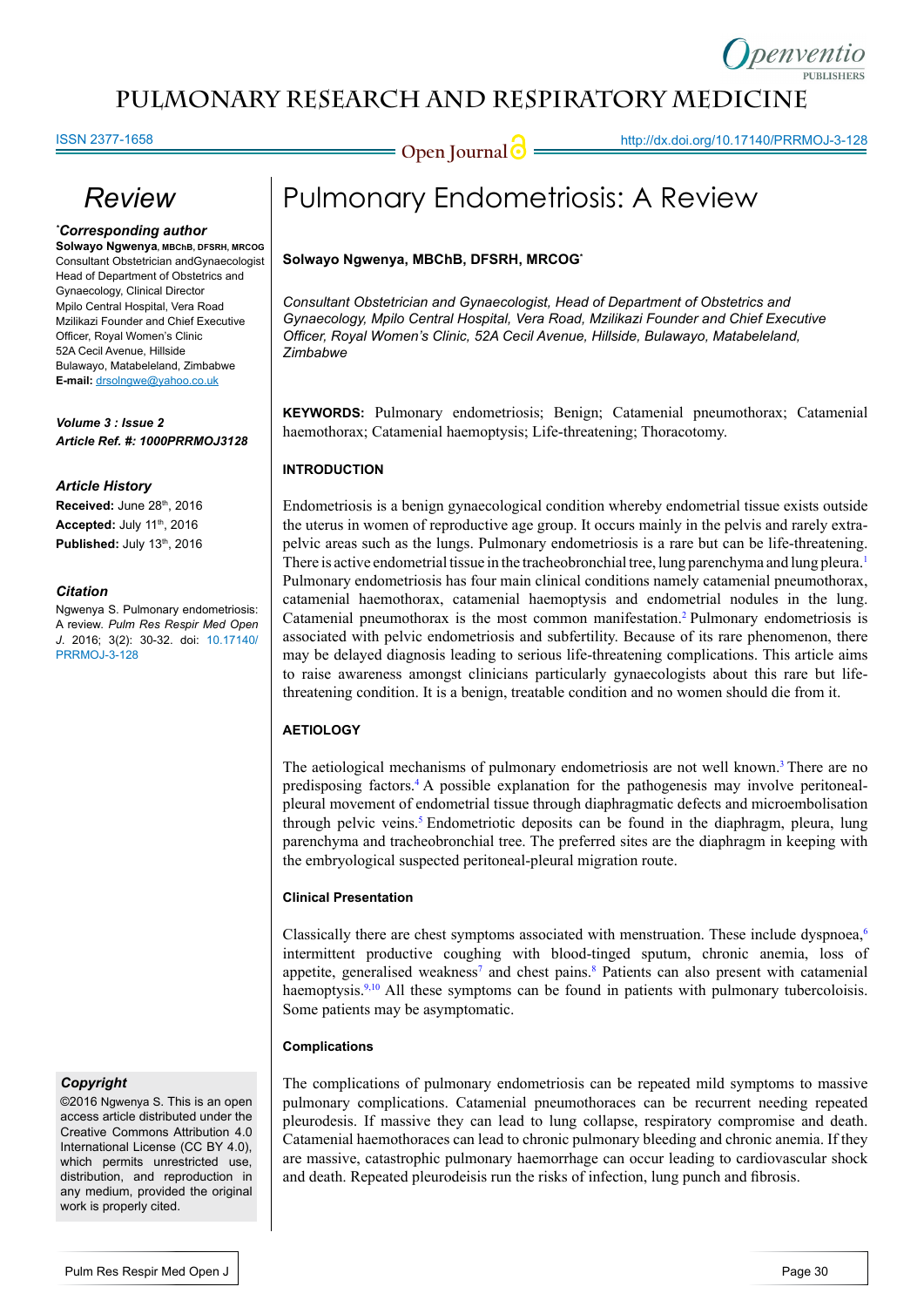# **pulmonary Research and respiratory medicinE**

ISSN 2377-1658

**Open Journal | http://dx.doi.org/10.17140/PRRMOJ-3-128** 

#### **Investigations**

The cycle of pulmonary symptoms associated with menstruation can lead to a clinical<sup>11</sup> diagnosis of pulmonary endometriosis. Many diagnostic methods both clinical and laboratory have been used but none of them is the golden standard.<sup>12</sup> Investigations can be done during and after menses to compare appearances of lesions. Imaging techniques may be non-specific.[13](#page-2-2) The diagnosis can be difficult to make.[4](#page-1-3) A chest x-ray or computed tomography (CT) can reveal multiple lung nodules, $14$  if these are present. A computed tomography during and after menstruation can be useful in precise location of paranchymal pulmonary endometriotic lesions[.15](#page-2-4) Magnetic resonance imaging is now increasingly being used for assessment of lung conditions such as endometriosis.<sup>[16](#page-2-5)</sup> It is good at characterization of pleural endometriotic nodules and haemorrhagic pleural effusions.<sup>[17](#page-2-6)</sup> Broncial angiography can demonstrate prominent vasculature.<sup>[18](#page-2-7)</sup>

Rigid broncoscopy can allow bronchial samples to be obtained from tracheobroncial lesions<sup>[6](#page-1-5)</sup> and samples sent for histological examination. Through the broncoscope hyperaemic tissue in the tracheobronchial tree can be seen.<sup>1</sup> Fibre-optic broncoscopy can also reveal lesions such as diffuse erthyma and also allows bronchial washings to be obtained for histological testing[.8](#page-1-7),[19](#page-2-8) Video-assisted thoracoscopic surgery can reveal endometrial tissue embedded in the diaphragmatic pleura.<sup>9,[20](#page-2-9)</sup>

Tumour markers  $CA125<sup>4</sup>$  $CA125<sup>4</sup>$  $CA125<sup>4</sup>$  and  $CA19-9<sup>7</sup>$  can be elevated causing fears of the existence of malignancy. Pulmonary tuberculosis $21$  is another differential diagnosis that may be considered during the investigations for pulmonary endometriosis. Lesions found during investigations can cause confusion with lung cancer.<sup>[6](#page-1-5)</sup>

### **Management**

The treatment of pulmonary endometriosis can be commenced based on the clinical history alone of cyclical chest symptoms associated with menses with complete resolution of symptoms.<sup>11</sup> The management of pulmonary endometriosis calls for a multidisciplinary approach involving the anaesthetist, gynaecologist, pneumologist and thoracic surgeon.<sup>[22,23](#page-2-11)</sup>

Medical therapy involves the use of oral contraceptives $11$ or medroxyprogesterone acetate for 3 to 6 months and patients can be asymptomatic 12 months after treatment[.19](#page-2-8) Danazol therapy was previously extensively used to treat endometriosis $24$ but it has fallen off due to its side effects profile. Currently GnRH analogues<sup>4,[8](#page-1-7),25</sup> are the ones widely used. Courses of 3 to 6 months produce good outcomes. The GnRH analogues cause a reversible hpyo-estrogenic state that starves endometrial tissue of oestrogen hence growth and the tissue dies out. Urgent tube thoracostomy for patients in respiratory distress relieves pnuemothoraces and haemothoraces while awaiting definitive treatment. Thoracotomy<sup>26</sup> with lobectomy,<sup>27</sup> parietal pleurectomy and partial diaphragmatic excision<sup>28</sup> can be done in life-threatening endometriosis. This is life-saving surgery.

Immediately after surgical treatment, medical therapy must be started<sup> $4,13$  $4,13$ </sup> as recurrence is common since the endometrial tissue will be responsive to ovarian hormones.

#### **Prognosis**

Following treatment complete cure is possible.<sup>1[,8](#page-1-7),[29](#page-2-17)</sup> Fertility returns to normal after treatment.

#### **CONCLUSION**

This benign gynaecological disorder that is common in the pelvis but rare in the lungs can have life-threatening consequences. Clinicians must be made aware of this condition so that they have a high index of clinical suspicion $30$  to prevent deaths in young women. Prompt treatment of pneumothoraces and haemathoraces by a multidisciplinary team will save lives.

#### **REFERENCES**

<span id="page-1-0"></span>1. Alwadhi S, Kohli S, Chaudhary B, Gehlot K. Thoracic endometriosis-a rare cause of haemopysis. *J Clin Diagn Res*. 2016; 10(4): TD01-TD02. doi: [10.7860/JCDR/2016/16365.7530](http://www.ncbi.nlm.nih.gov/pmc/articles/PMC4866213/)

<span id="page-1-1"></span>2. Alifano M, Camilleri-Broet S. Pneumothorax in women and thoracic endometriosis. *Rev Mal Respir*. 2008; 25(8): 966-972. doi: [10.1016/S0761-8425\(08\)74413-9](http://europepmc.org/abstract/med/18971803)

<span id="page-1-2"></span>3. Alifano M, Trisolini R, Cancellieri A, Regnard JF. Thoracic endometriosis: Current knowledge. *Ann Thorac Surg*. 2006; 81(2): 761-769. doi: [10.1016/j.athoracsur.2005.07.044](http://www.annalsthoracicsurgery.org/article/S0003-4975%2805%2901322-6/abstract)

<span id="page-1-3"></span>4. Hagnere P, Deswarte S, Leleu O. Thoracic endometriosis: A difficult diagnosis. *Rev Mal Respir*. 2011; 28(7): 908-912. doi: [10.1016/j.rmr.2010.12.013](http://www.em-consulte.com/rmr/article/651284/)

<span id="page-1-4"></span>5. Joseph J, Sahn SA. Thoracic endometriosis syndrome: New observations from an analysis of 110 cases. *Am J Med*. 1996; 100(2): 164-170. doi: [10.1016/S0002-9343\(97\)89454-5](http://www.amjmed.com/article/S0002-9343%2897%2989454-5/abstract)

<span id="page-1-5"></span>6. Yu JH, Lin XY, Wang L, et al. Endobronchial endometriosis presenting as central-type lung cancer: A case report. *Diagn Pathol*. 2013; 8: 53. doi: [10.1186/1746-1596-8-53](http://diagnosticpathology.biomedcentral.com/articles/10.1186/1746-1596-8-53)

<span id="page-1-6"></span>7. Fang HY, Jan CI, Chen CK, Chen WT. Catamenial pneumothorax due to bilateral pulmonary endometriosis. *Respir Care*. 2012; 57(7): 1182-1185. doi: [10.4187/respcare.01256](http://rc.rcjournal.com/content/57/7/1182.short)

<span id="page-1-7"></span>8. Segawa M, Touge M, Kusajima Y, Saito K. Catamenial pneumothorax due to diaphragmatic endometriosis confirmed by histological examination: Report of a case. *Kyobu Geka*. 2011; 64(50): 430-433. Web site. [http://www.pieronline.jp/content/](http://www.pieronline.jp/content/article/0021-5252/64050/430) [article/0021-5252/64050/430](http://www.pieronline.jp/content/article/0021-5252/64050/430). Accessed June 27, 2016